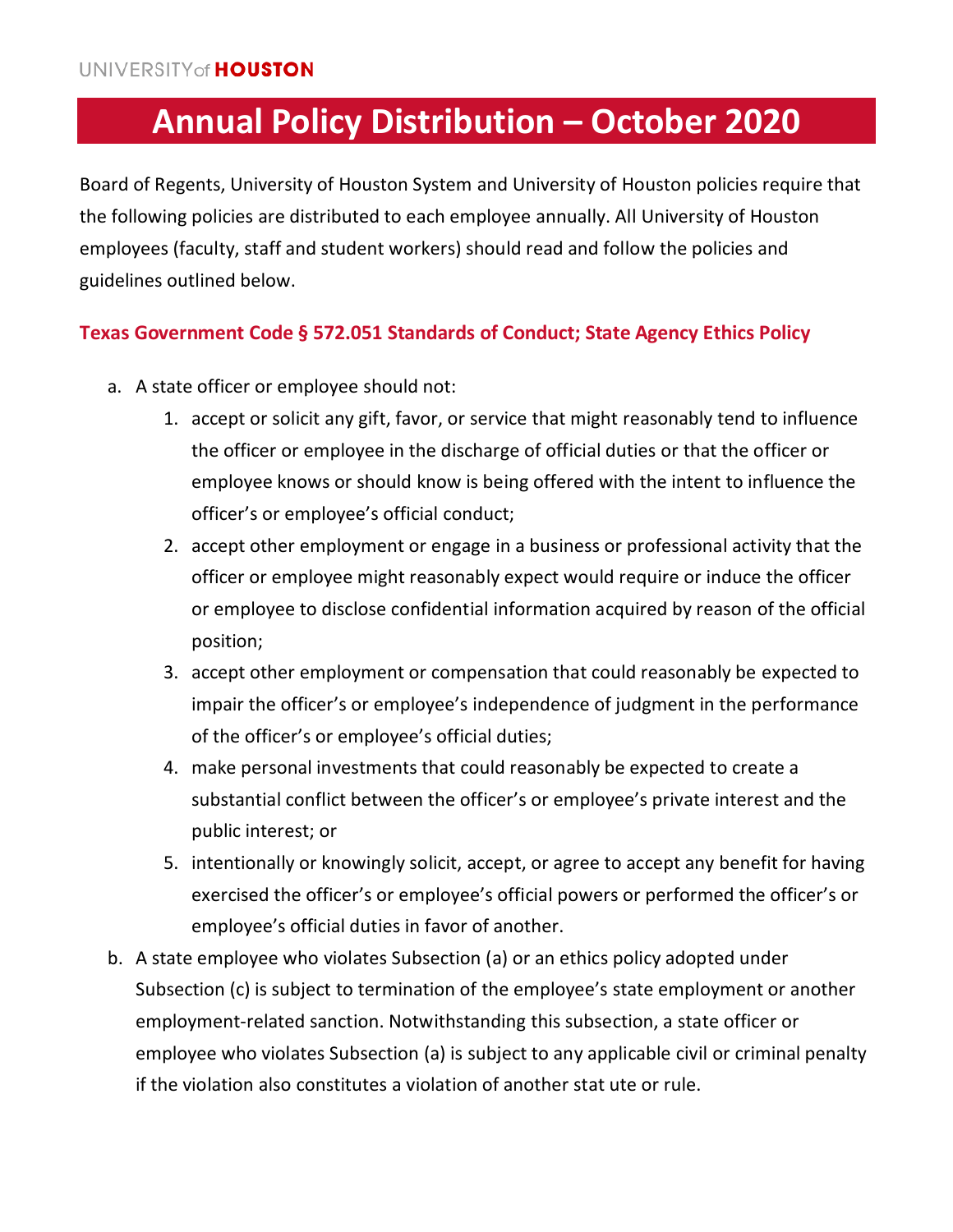- c. Each state agency shall:
	- 1. adopt a written ethics policy for the agency's employees consistent with the standards prescribed by Subsection (a) and other provisions of this subchapter; and
	- 2. distribute a copy of the ethics policy and this subchapter to:
		- 1. each new employee not later than the third business day after the date the person begins employment with the agency; and
		- 2. each new officer not later than the third business day after the date the person qualifies for office.
- d. The office of the attorney general shall develop, in coordination with the commission, and distribute a model policy that state agencies may use in adopting an agency ethics policy under Subsection (c). A state agency is not required to adopt the model policy developed under this subsection.
- e. Subchapters E and F, Chapter 571, do not apply to a violation of this section.
- f. Notwithstanding Subsection (e), if a person with knowledge of a violation of an agency ethics policy adopted under Subsection (c) that also constitutes a criminal offense under another law of this state reports the violation to an appropriate prosecuting attorney, then, not later than the 60th day after the date a person notifies the prosecuting attorney under this subsection, the prosecuting attorney shall notify the commission of the status of the prosecuting attorney's investigation of the alleged violation. The commission shall, on the request of the prosecuting attorney, assist the prosecuting attorney in investigating the alleged violation. This subsection does not apply to an alleged violation by a member or employee of the commission.

# **Board of Regents Ethics Policies**

### **57.01 Code of Ethics**

- 57.1.1 All members of the Board and all employees of the System and its component universities shall adhere to the highest ethical standards of conduct reflected in state law and Board policies.
- 57.1.2 The System code of ethics is comprised of the following components: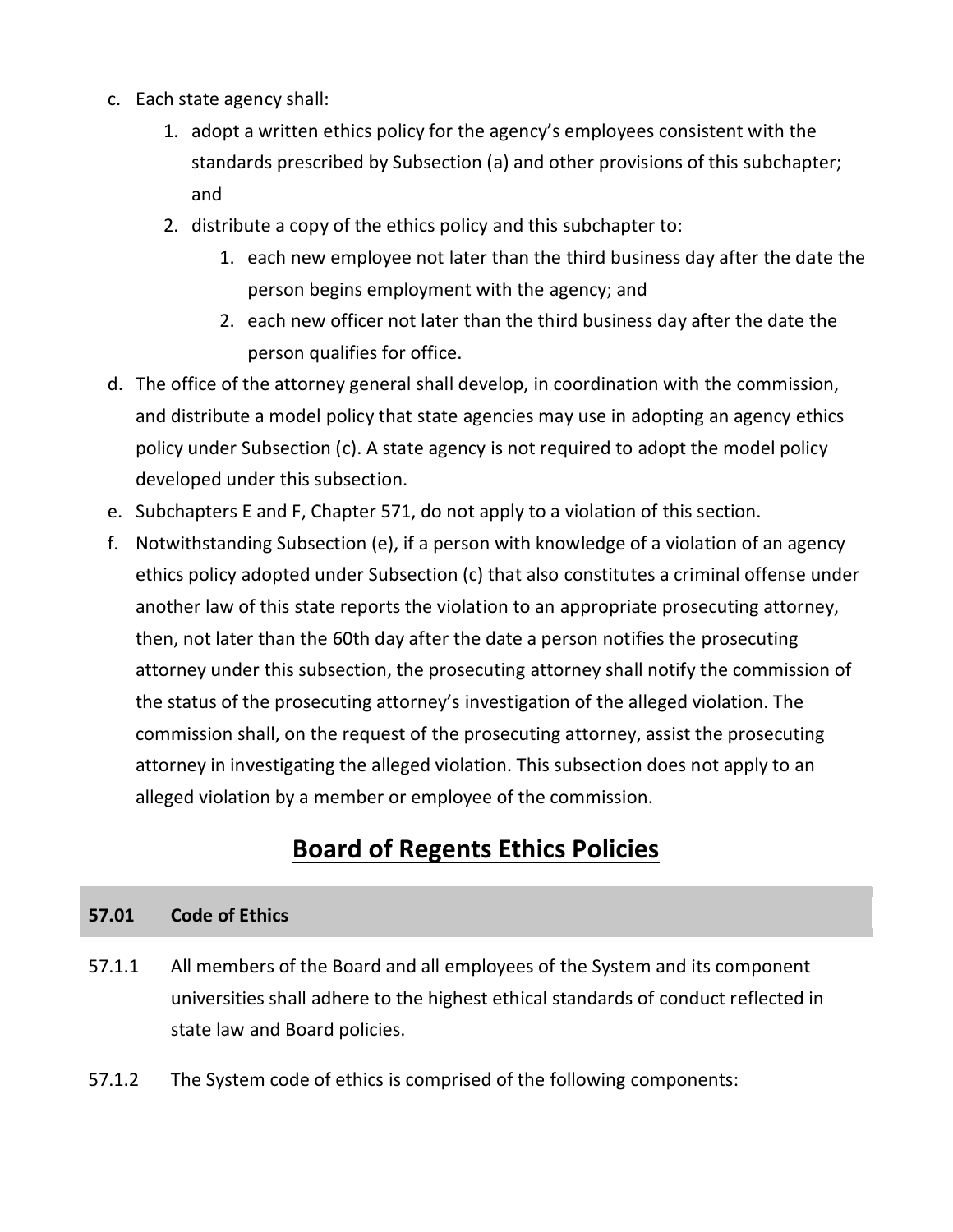- 1. Statutory Standards of Conduct for State Employees, Section 572.051, Texas Government Code;
- 2. the following Board policies
	- 1. Academic Freedom (21.03)
	- 2. Sexual Harassment (29.02)
	- 3. Governmental Appearances (81.01)
	- 4. Consulting and Paid Professional Service (57.02)
	- 5. Dual Office Holding (57.04)
	- 6. Nepotism (57.07)
	- 7. Conflicts of Interest (57.08)
- 57.1.3 All members of the Board and employees of the System and its component universities shall be furnished a copy of the laws and policies comprising the code of ethics at the time of employment or commencement of service and at the start of each academic year and shall receive training on such laws and policies.
- 57.1.4 All members of the Board shall annually sign conflict of interest certification statements affirming their compliance with their official oath and specific provisions of Texas statutes related to ethical behavior.
- 57.1.5 Each officer or employee of the System and of the component universities is expected to obey all federal, state, and local laws and is subject to disciplinary action for a violation of those laws.

# **21.03 Academic Freedom**

To establish and clarify the rights and responsibilities of the faculty pursuant to academic freedom, the Board adopts the following policy:

21.3.1 The faculty member is entitled to full freedom in research and in the publication of the results, subject to the adequate performance of the faculty member's other academic duties; but research for pecuniary return should be based upon an understanding with the authorities of the component University.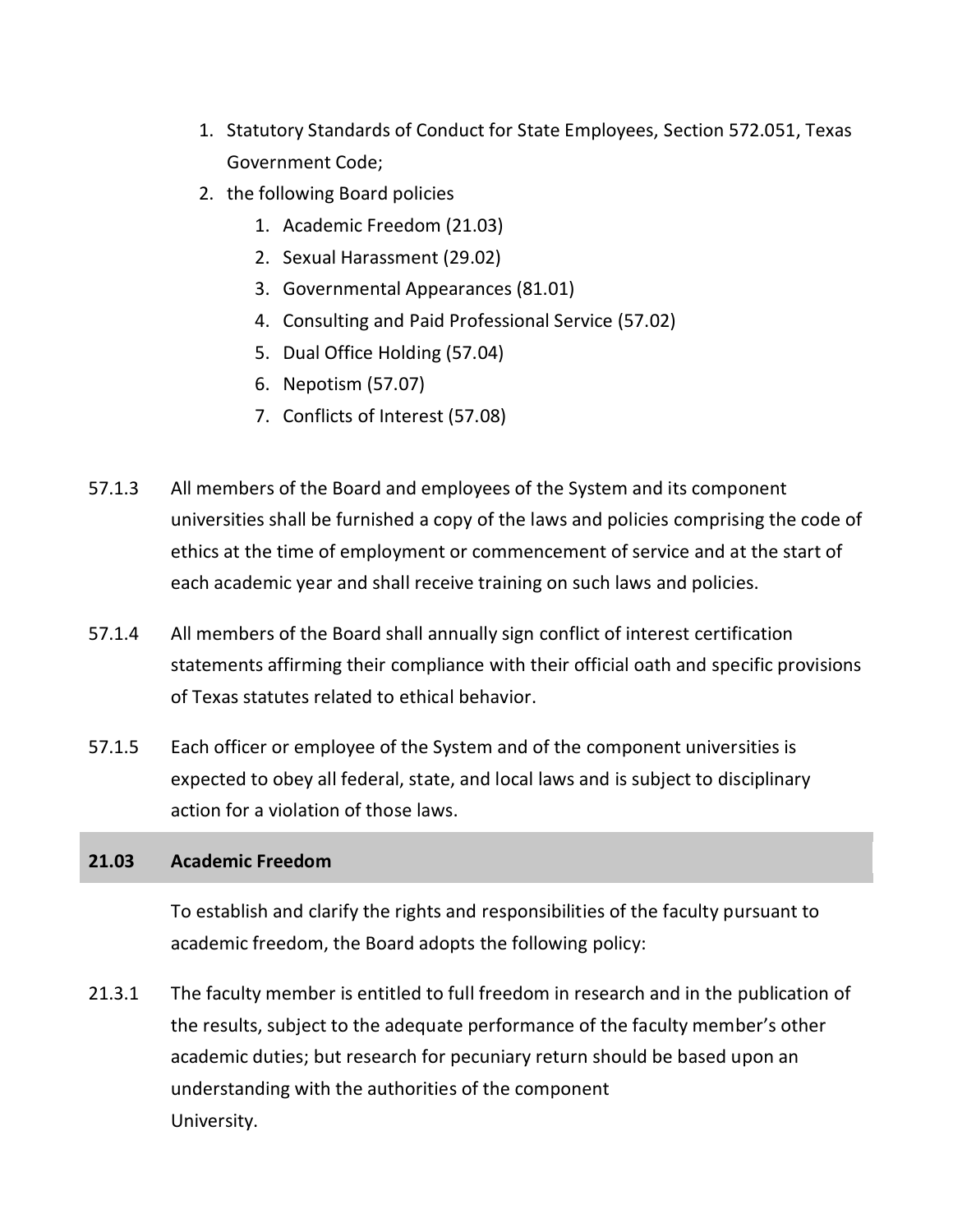- 21.3.2 The faculty member is entitled to freedom in the classroom in discussing the subject matter, but the faculty member should be careful not to introduce into the teaching controversial matter which has no close relation to the subject.
- 21.3.3 The faculty member is a citizen, a member of a learned profession, and an officer of an educational institution. When speaking or writing as a citizen, the faculty member shall be free from institutional censorship or discipline, but the faculty member's special position in the community imposes special obligations. As a person of learning and an educational officer, the faculty member should remember that the public may judge the profession and the institution by the faculty member's verbal or written comments. Hence the faculty member should at all times strive for accuracy, exercise appropriate restraint, show respect for the opinions of others, and make every effort to indicate that the faculty member is not speaking for the institution.

#### **29.02 Sexual Harassment**

The Board, the System, and the component universities are committed to providing a professional working and learning environment free from sexual harassment. Sexual harassment is a form of sex discrimination and is illegal. Neither the Board, nor the System, nor any component University will tolerate any form of sexual harassment. Furthermore, the Board, the System, and the component universities are committed to providing the training to educate staff, faculty, and students about sexual harassment issues.

The component universities and the System administration shall adopt policies consistent with this policy. The rights of claimants and respondents will be protected by the procedures developed by the institutions.

#### **81.01 Governmental Appearances**

All System and component University employees appearing before Congress, the Texas Legislature, City, County, or governmental body, or their agencies, committees, or members to offer testimony, opinions, or commentary in regard to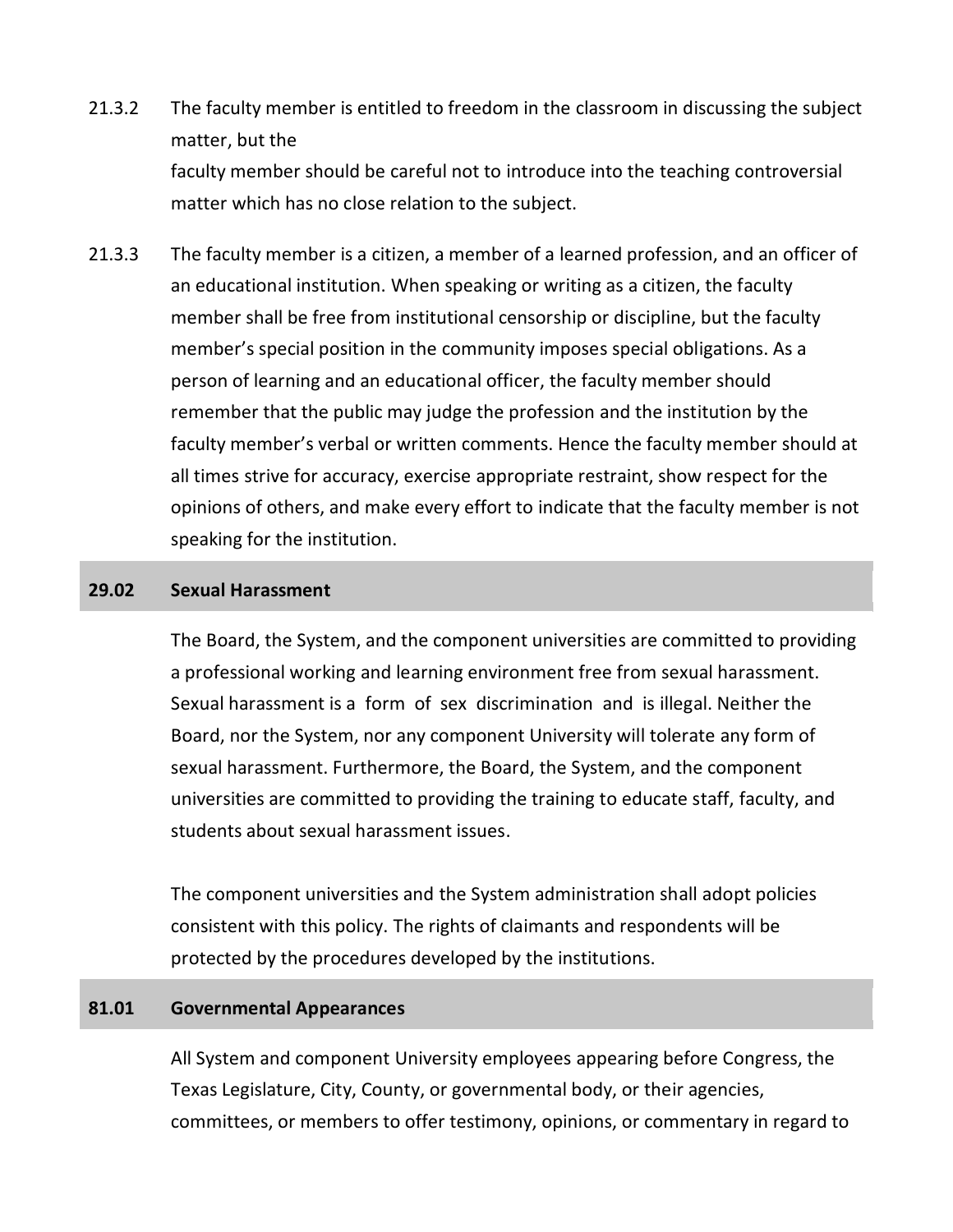existing or potential laws, rules, or regulations, not expressly authorized to do so by the Board or the Chancellor, must clearly state in advance that they are appearing in their individual capacities and that their testimony, opinions, and commentary are not authorized by, and must not be construed as reflecting on, the position of the System.

## **57.02 Consulting and Paid Professional Service**

Full-time members of the faculty and professional or administrative staff may engage in external consultation or other paid professional services, provided such activities benefit the System and contribute to the professional development of the individual.

This privilege is subject in all instances to the conditions set forth below. Failure to comply with this policy may subject an employee to disciplinary action including reprimand, suspension, or termination.

- 57.2.1 The first responsibility of the individual is to the System, and outside professional commitments must not interfere with the person's full-time responsibility to the System.
- 57.2.2 No outside obligation should result in any conflict of interest or conflict of commitment involving the individual's responsibilities to the System or to its programs, policies, and objectives. Consulting and other professional agreements that represent actual or potential conflicts of interest or commitment must be avoided.
- 57.2.3 Use of System facilities, space, equipment, or support staff for consulting or other paid professional activities is permitted only if a financial arrangement has been concluded between the individual and the administration prior to the employee's beginning the outside consulting or other paid professional service.
- 57.2.4 Individuals may not represent themselves as acting in the capacity of System employees when conducting consulting or other paid professional activities. The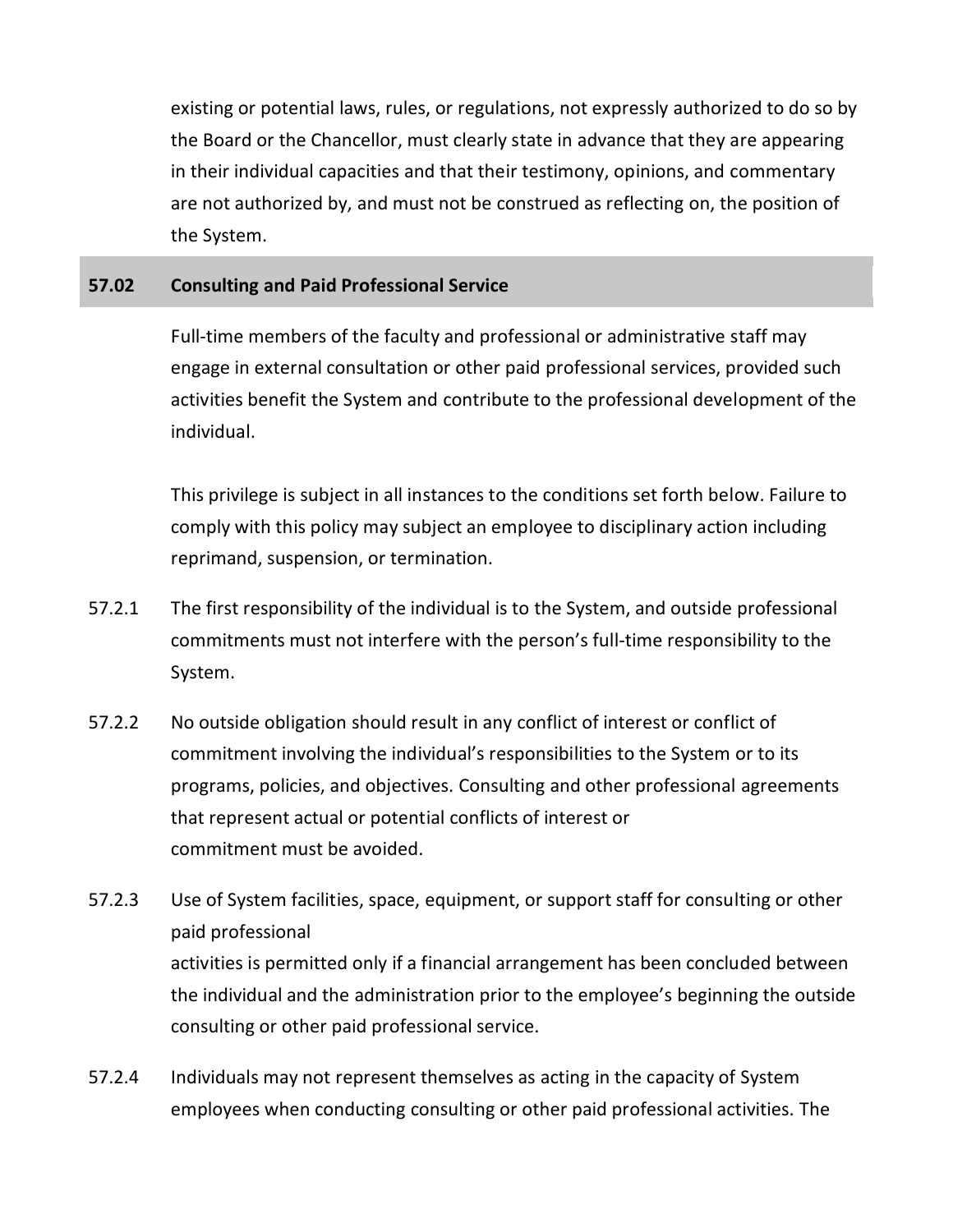System bears no responsibility for any actual or implied obligations or liabilities incurred by the individual resulting from a consulting or other paid professional agreement or activity.

57.2.5 Faculty who wish to arrange consulting or other paid professional activities must provide prior written notification to their dean. Review by their dean of such activities will include consideration of any real or apparent conflict of interest and the benefit of the proposed service to the

> System and the component University. Each faculty member who engages in consulting or other paid professional service, including teaching on a temporary basis at other institutions, must ensure that such activities do not require commitments of time averaging more than one day per calendar week, and must arrange such activities so as not to interfere with regularly scheduled classes.

- 57.2.6 Professional or administrative staff who wish to arrange consulting or other paid professional activities must obtain prior written approval from the appropriate supervisor. While consulting is a recognized aspect of faculty activities with the limitations noted in this document, consulting by professional or administrative staff must be justified on an individual basis by clear and direct benefit to the System.
- 57.2.7 When any of an individual's salary is paid from funds for externally sponsored activities, the time allowable for consultation or other paid professional activities must comply with sponsor requirements. Unpaid public service is not included in this policy, nor is occasional lectures that include fees, unless these activities require significant amounts of time or otherwise conflict with regular System obligations. Each President and the Chancellor will establish a process for monitoring outside paid professional activities of their faculty and staff in order to ensure that such activities are consistent with the above policy and also serve System purposes. The Chancellor will report to the Board annually on such activities.
- **57.04 Dual Office Holding**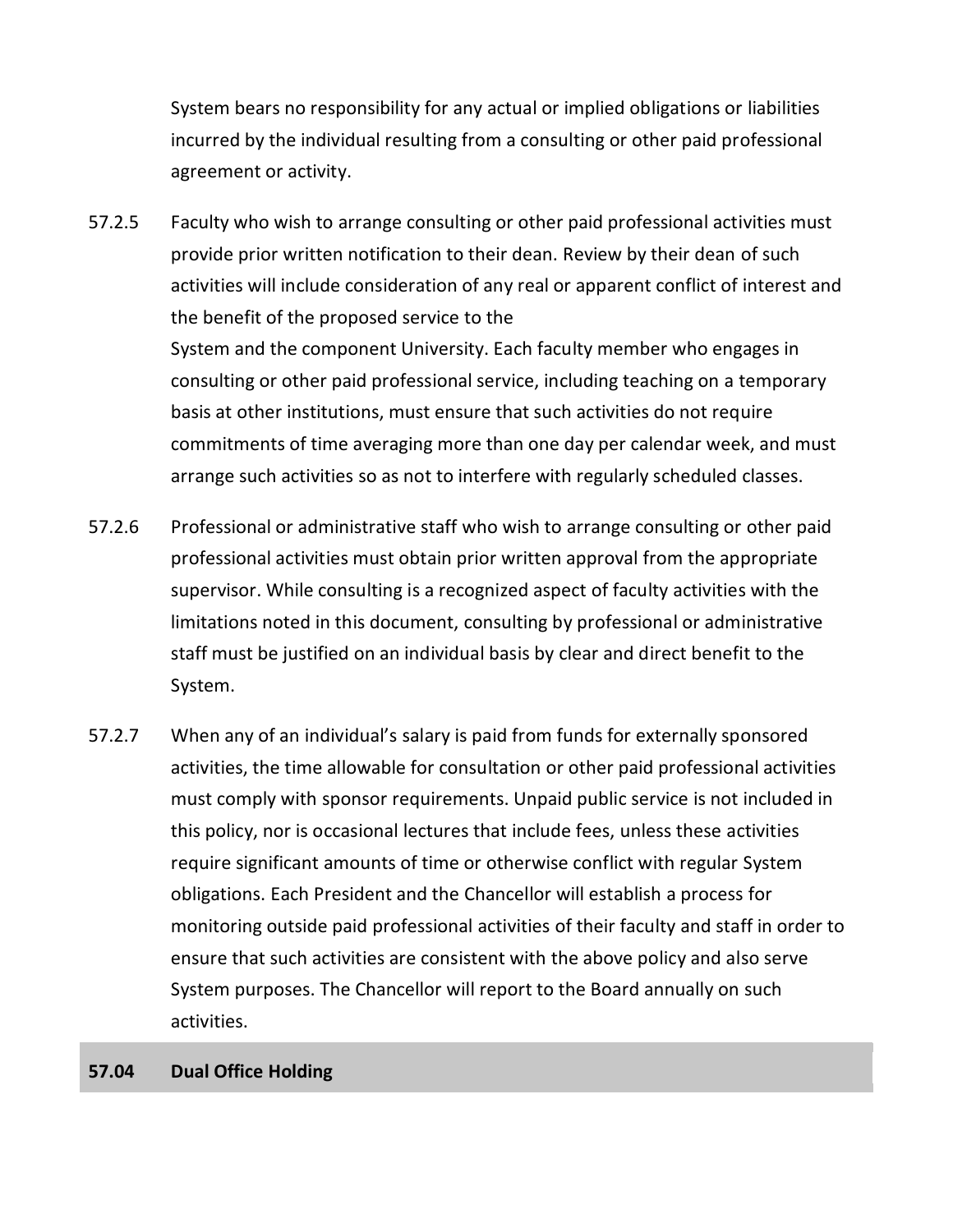The Board must give its approval before the Chancellor or a President of any component institution may hold other non-elective state or federal office or position of honor, trust, or profit. Approval must include formal findings that the dual office holding is of benefit to the state or required by state or federal law, and creates no conflict of interest or conflict of commitment.

#### **57.07 Nepotism**

Relatives of members of the Board shall not be employed by the System unless the employment took place at least one year prior to the appointment of the Board member.

Relatives of other System employees shall not be employed by the System in positions where the employee has the official authority to hire or recommend or approve the hiring, salary, or promotions of the relative. Relatives shall not be employed in the supervisory-subordinate relationship even if it results from marriage after the employment relationship was formed. The provisions of this policy apply to all System programs regardless of funding source.

#### **57.08 Conflicts of Interest**

All members of the Board and employees of the System and its component Universities shall adhere to and be furnished a copy of the Statutory Standards of Conduct for State Employees, Section 572.051, Texas Government Code, and shall avoid conflicts of interest, generally described as the use of one's University employment or position to obtain unauthorized privileges, benefits, or things of value for oneself or others, including the following:

- 57.8.1 No Board member or employee shall solicit, engage, or agree to accept any privilege, benefit or thing of value for the exercise of his/her discretion, influence, or powers as an employee or regent, except as is allowed by law.
- 57.8.2 No Board member or employee shall accept any privilege, benefit, or thing of value that might tend to influence him or her in the discharge of his/her duties as an employee or regent.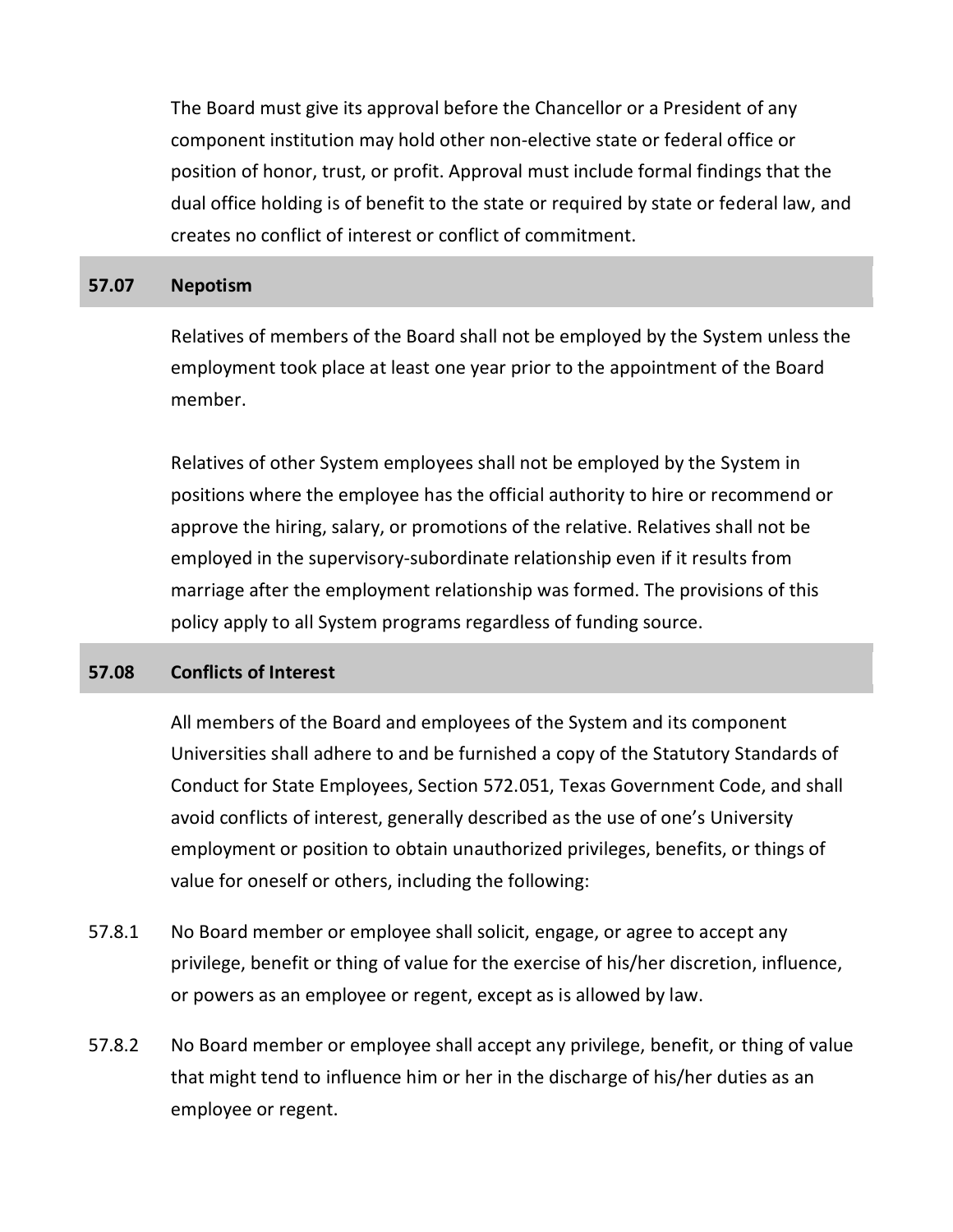- 57.8.3 No Board member or employee shall use his/her position to secure special privileges or exemptions for himself or herself or others, except as is allowed by law.
- 57.8.4 No Board member or employee may be an officer, agent, employee, or member of, or own an interest in a professional activity that foreseeable might require or induce him or her to disclose confidential information acquired by reason of his/her System position.
- 57.8.5 No Board member or employee shall accept employment or engage in any business or professional activity that foreseeable might require or induce him or her to disclose confidential information acquired by reason of his/her System position.
- 57.8.6 No Board member or employee shall disclose confidential information gained by reason of his/her System position, nor shall he/she otherwise use such information for his/her personal gain or benefit.
- 57.8.7 No Board member or employee shall transact any business for the System with any entity of which he/she is an officer, agent, employee, or member, or in which he/she has a direct or indirect financial or other interest.
- 57.8.9 No Board member or employee shall make personal investments in any enterprise that foreseeable might create a substantial conflict between his/her private interests and the System's interests.
- 57.8.10 No Board member or employee shall accept other employment that might impair his/her independence of judgment in the performance of his/her System duties.
- 57.8.10 No Board member or employee shall receive any compensation for his/her services to the System from any source other than the State of Texas except as is allowed by law.
- 57.8.11 No Board member or employee who exercises discretion in connection with contracts, purchases, payments, claims, or other pecuniary transactions shall solicit, accept, or agree to accept any benefit from a person or entity the employee knows or should know is or is likely to become financially interested in such transactions.